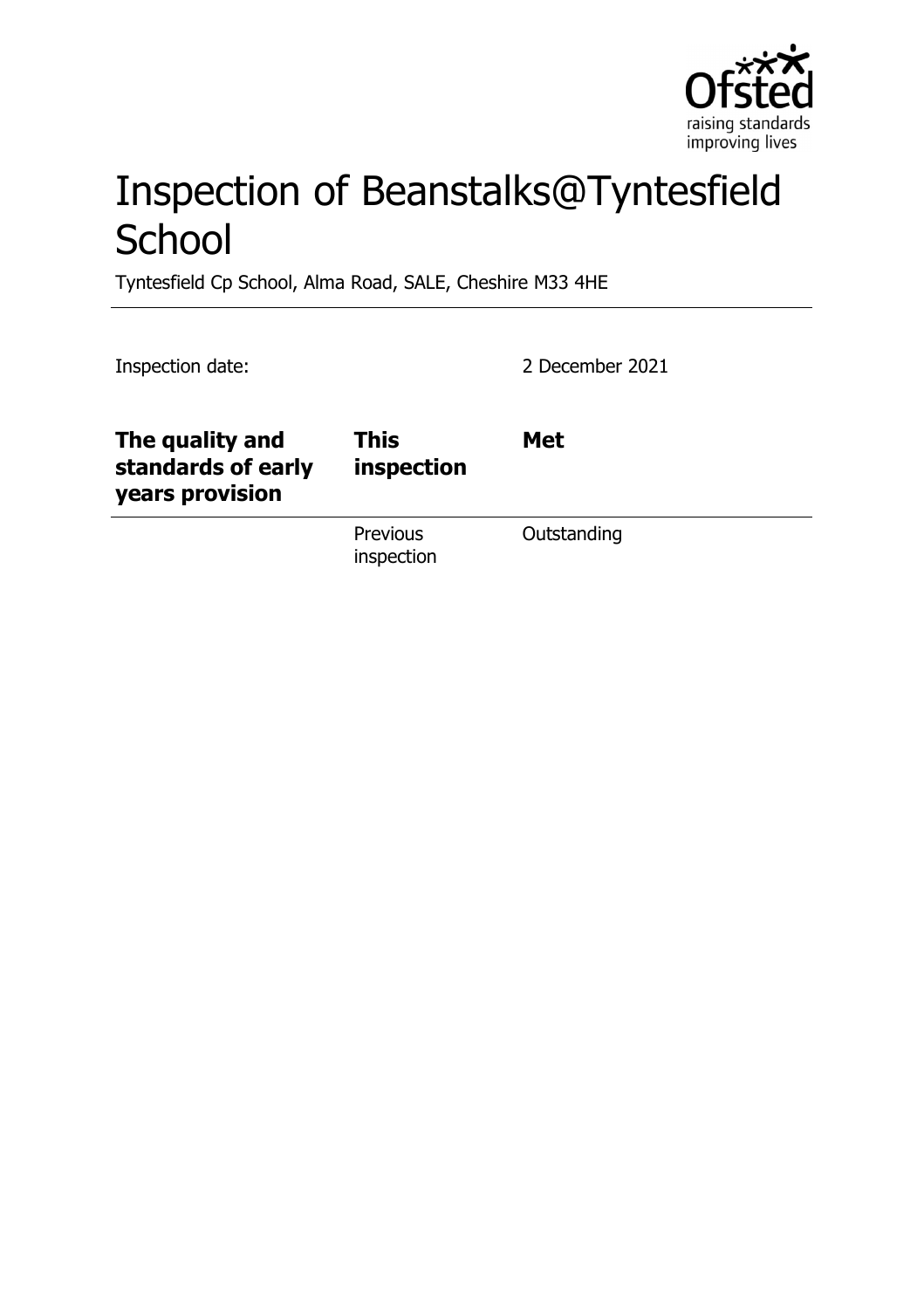

# **What is it like to attend this early years setting?**

#### **This provision meets requirements**

Children are settled and happy at this child-centred club. They understand the routines to follow, even though there have been some changes, due to the COVID-19 pandemic. For example, children know to hang their coats up and wash their hands as they arrive. Staff encourage children's good behaviour with praise, such as by adding marbles to a 'reward jar' when children help to tidy up. An effective key-person system enables staff to spend time getting to know the children and to build strong relationships with them.

Children's laughter and excitement fills the air as they talk with their friends and engage in a wide variety of activities. They show positive attitudes towards their play. Children say that they 'love crafts and being creative'. They make 'snow globes' by painting jars white and by choosing their own materials. Children develop their small-muscle skills as they roll dough and think of their own ideas to make 'flowers'. They take turns and share toys. For example, children set a digital timer while playing on the games console, so that other children can have a turn. Outdoors, they practise their physical skills, such as kicking balls and climbing on apparatus.

## **What does the early years setting do well and what does it need to do better?**

- $\blacksquare$  Leaders are confident in their vision for the setting, which is to provide 'highquality childcare' and 'to offer a stimulating and fun environment' where children can flourish. Self-evaluation is thorough and includes the views of children, parents and staff. This enables leaders to continually improve. For example, they review the space available and adapt routines to have a positive impact on younger children's well-being.
- Children enjoy experiences which complement their learning in school. For example, they practise their writing using whiteboards. Children have opportunities to develop counting skills and number recognition. Staff plan activities by following children's interests, so that children can learn through their play.
- n Children learn about similarities and differences between themselves and others. For example, they learn about different countries and taste foods from them, such as pretzels and plantain. They make flags for each country and learn how to say 'hello' in different languages. These opportunities help children to be well prepared for life in the diverse society they live in.
- $\blacksquare$  Partnership working is excellent. The club is part of an organisation with other early years settings, and staff make good use of the support from senior leaders. Strong links with the host school enables continuity in children's care, during their initial settling-in period and throughout their time at the club.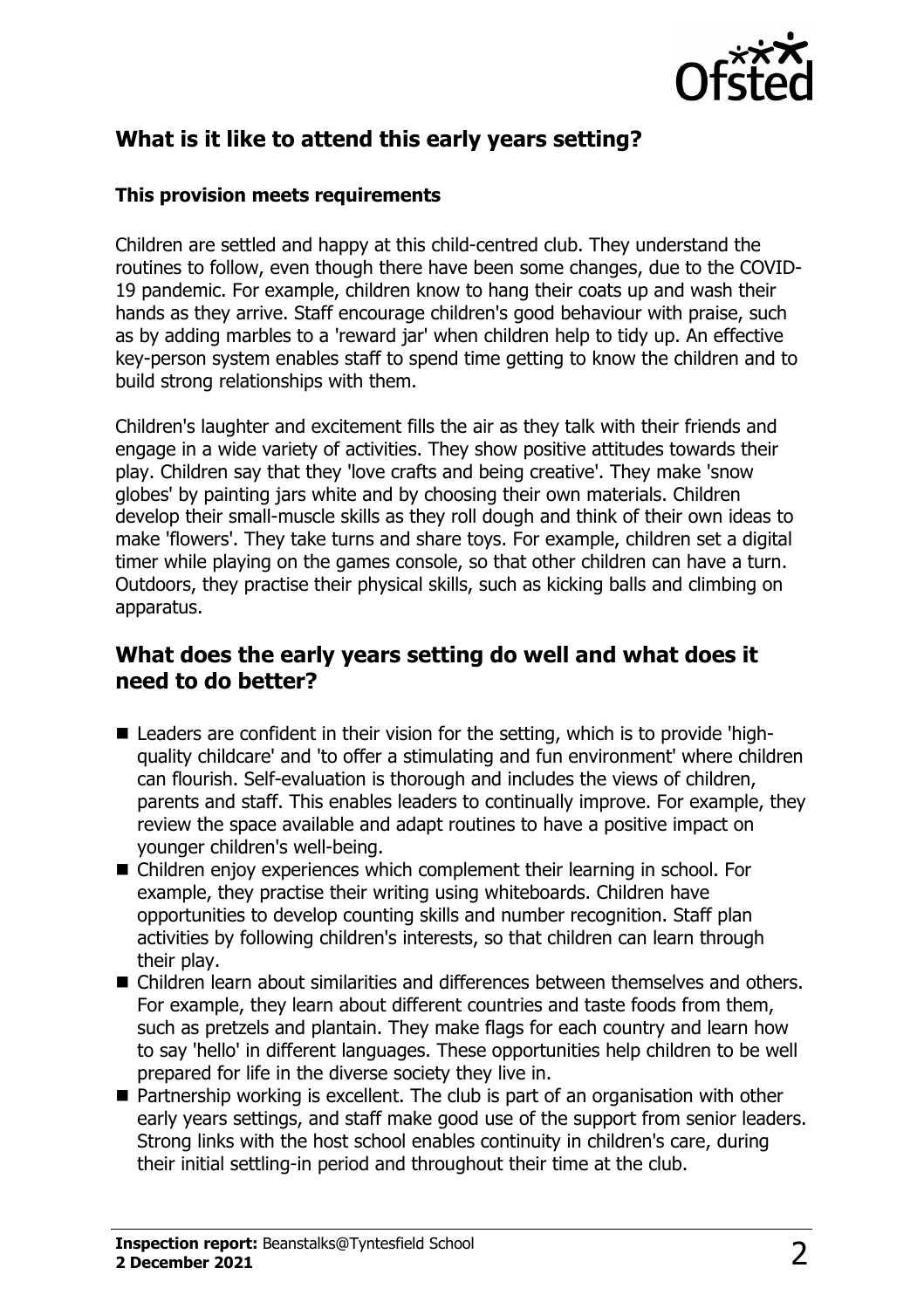

- Parents' comments are extremely positive. They say that the club is 'wonderful' and that staff are 'friendly and welcoming'. Leaders have recently implemented an online application to strengthen parental engagement even further, and parents value this.
- $\blacksquare$  Children are good communicators. They show respect and confidence when talking. For example, they ask the inspector why he is there and discuss their favourite aspects of the club. Children say that it is 'lots of fun' because they 'get to play with friends and there are lots of things to do'. Staff encourage children to talk by asking them questions and engaging them in conversations.
- Care practices are good. Staff promote children's growing independence well. For example, children pour their own drinks and choose their own healthy snacks. They learn about healthy eating and lifestyles, such as when staff discuss the difference between fruits and vegetables. Staff follow stringent hygiene practices, which promote children's good health and helps to reduce the spread of infection.
- Staff work in a well-established team. Leaders prioritise staff well-being and support them in and out of work. A comprehensive programme of supervision, training and support helps staff to further improve their practice. For example, recent training in team leading has helped staff to mentor less-experienced members of the team, to help them to develop their practice.

# **Safeguarding**

The arrangements for safeguarding are effective.

Thorough risk assessments help staff to ensure that the premises are safe and secure. Staff are well deployed and supervise children vigilantly. They are trained in safeguarding and first aid, and leaders check that this knowledge is up to date. Robust recruitment procedures ensure that staff are suitable to work with children. Staff know how to keep children safe and protected from harm. They have a broad understanding of safeguarding issues, such as grooming and female genital mutilation. Staff know the procedures to follow should they have concerns about children's welfare, or the conduct of a colleague.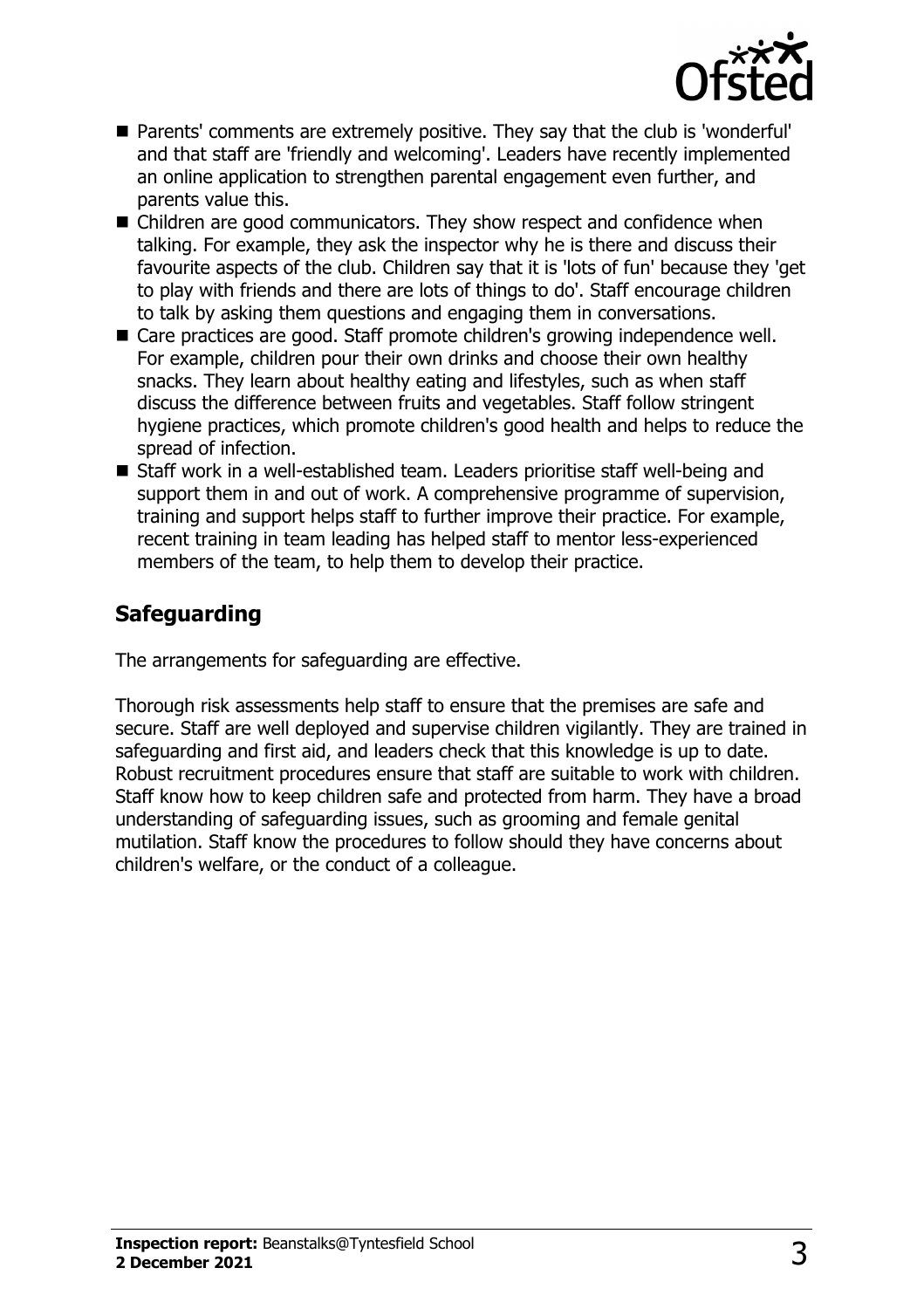

| <b>Setting details</b>                              |                                                                                      |
|-----------------------------------------------------|--------------------------------------------------------------------------------------|
| Unique reference number                             | EY372786                                                                             |
| <b>Local authority</b>                              | <b>Trafford</b>                                                                      |
| <b>Inspection number</b>                            | 10109766                                                                             |
| <b>Type of provision</b>                            | Childcare on non-domestic premises                                                   |
| <b>Registers</b>                                    | Early Years Register, Compulsory Childcare<br>Register, Voluntary Childcare Register |
| Day care type                                       | Out-of-school day care                                                               |
| Age range of children at time of<br>inspection      | 3 to 11                                                                              |
| <b>Total number of places</b>                       | 50                                                                                   |
| Number of children on roll                          | 114                                                                                  |
| Name of registered person                           | <b>Beanstalks Childcare LTD</b>                                                      |
| <b>Registered person unique</b><br>reference number | RP527527                                                                             |
| <b>Telephone number</b>                             | 07885726117                                                                          |
| Date of previous inspection                         | 26 March 2015                                                                        |

## **Information about this early years setting**

Beanstalks@Tyntesfield School registered in 2008. The club employs seven members of childcare staff. Of these, one holds an early years qualification at level 2, and three are qualified to level 3. The club opens Monday to Friday, 7.45am to 9am, and 3.30pm to 6pm, term time only.

## **Information about this inspection**

#### **Inspector**

David Lobodzinski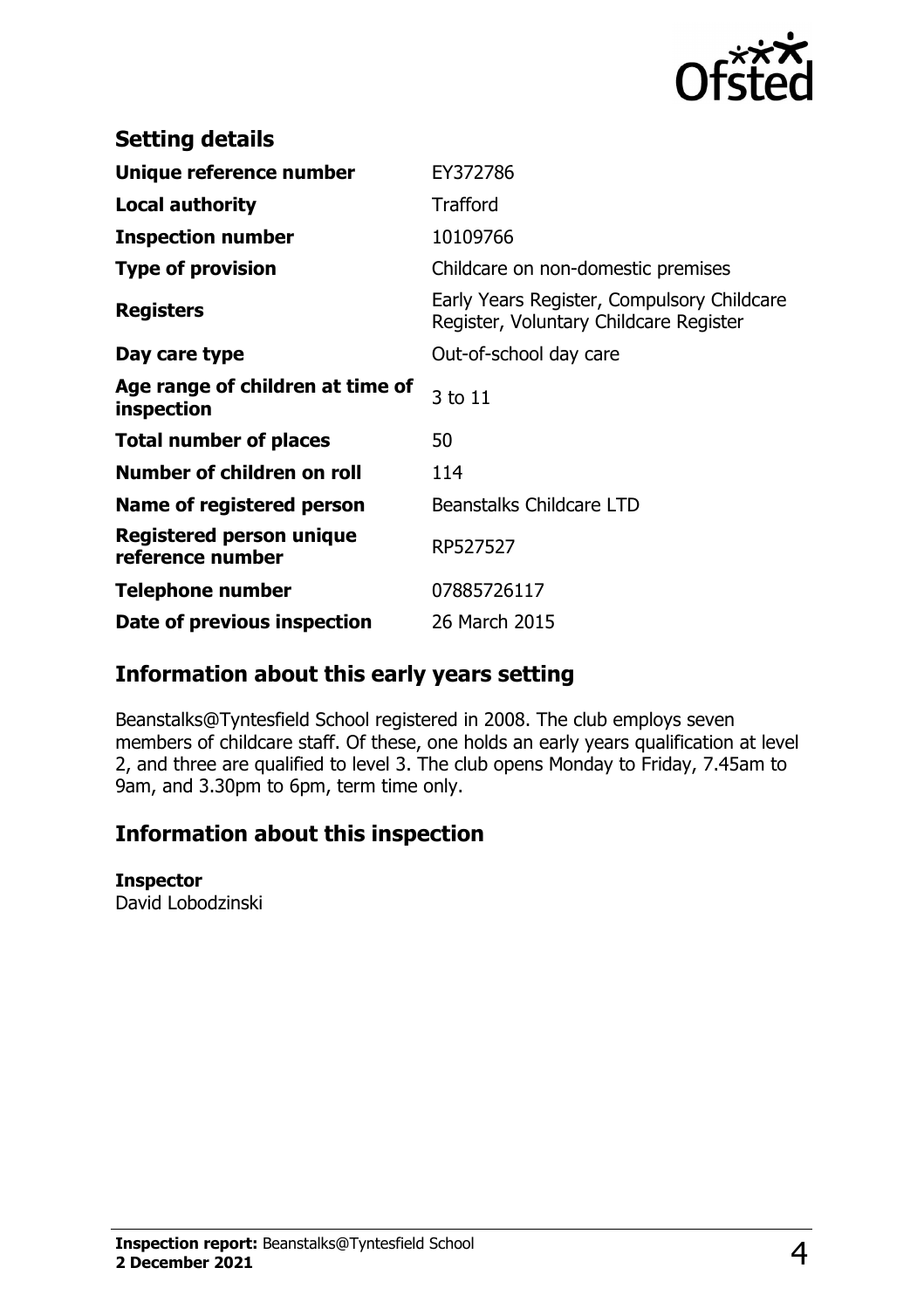

### **Inspection activities**

- $\blacksquare$  This was the first routine inspection the provider received since the COVID-19 pandemic began. The inspector discussed the impact of the pandemic with the provider and has taken that into account in his evaluation.
- $\blacksquare$  Relevant documentation was sampled by the inspector. This included documentation relating to first aid, and evidence of the suitability and training of staff.
- $\blacksquare$  The inspector observed the interactions between staff and children as they engaged with activities indoors and outdoors.
- $\blacksquare$  The management team and the inspector completed a learning walk around the setting, to determine the organisation and planning of activities.
- $\blacksquare$  The inspector held discussions with leaders, staff, and children at appropriate times throughout the inspection. He also met with the headteacher from the host school.
- Parental views were taken into account, through written testimonials and discussions with the inspector.

We carried out this inspection under sections 49 and 50 of the Childcare Act 2006 on the quality and standards of provision that is registered on the Early Years Register. The registered person must ensure that this provision complies with the statutory framework for children's learning, development and care, known as the early years foundation stage.

If you are not happy with the inspection or the report, you can [complain to Ofsted](http://www.gov.uk/complain-ofsted-report).